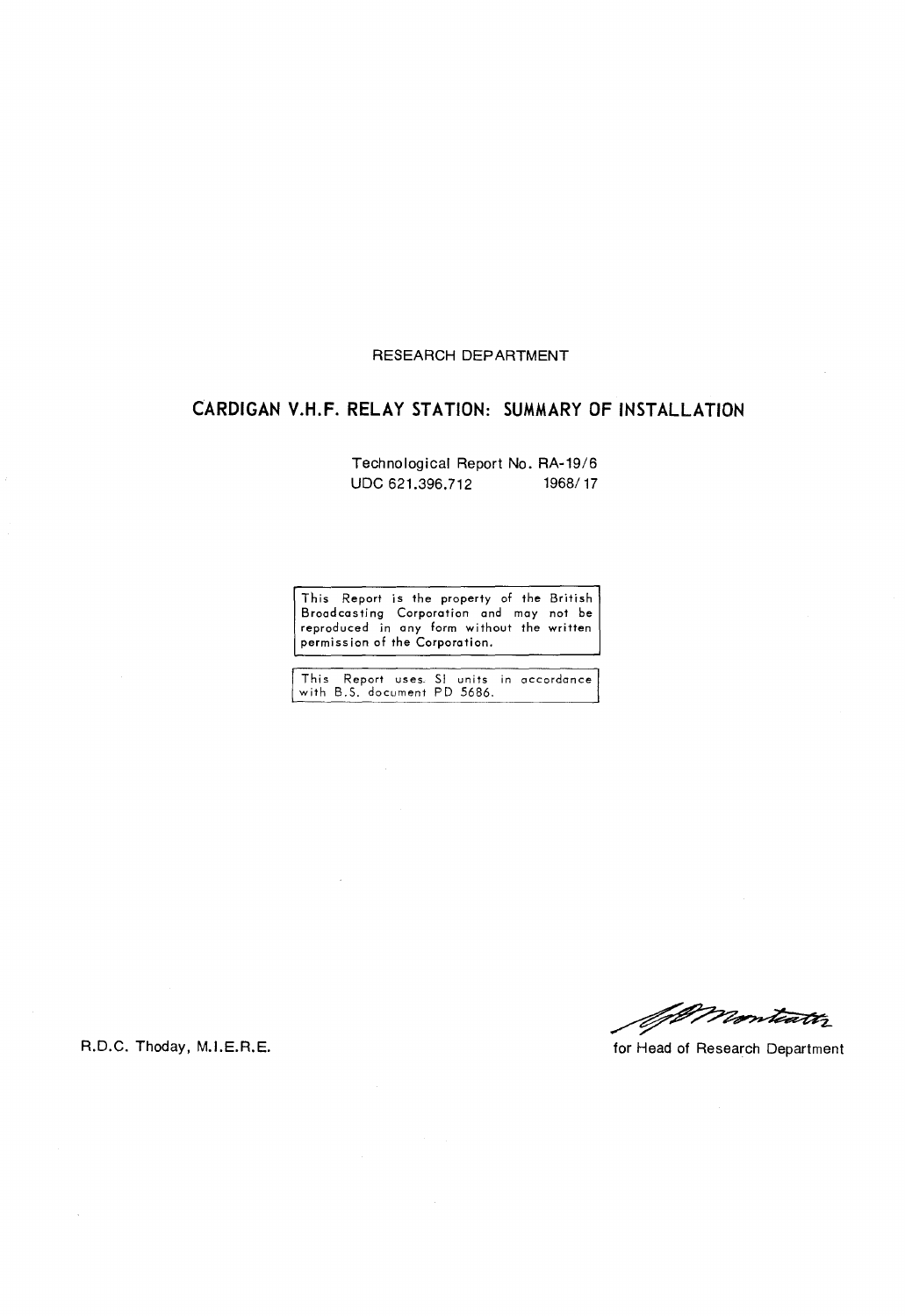

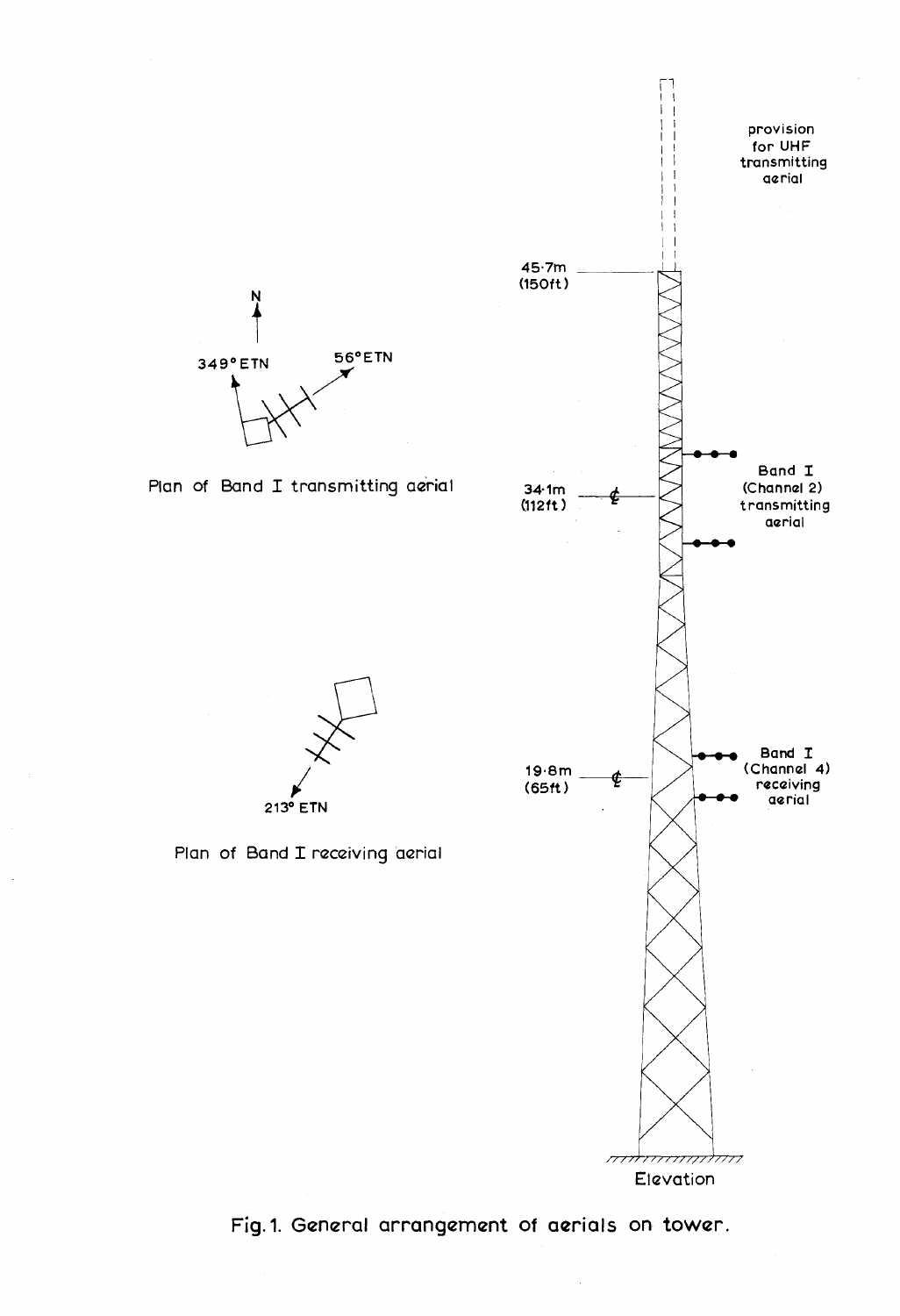### May

# **V.R.F. RELAY STATIONS: SUMMARY OF INSTALLATION TELEVISION**

### NAME: **CARDIGAN**

SERVICE TRANSMISSIONS COMMENCED: **6th February 1967** 

### SITE DATA

LOCATION: **Approximately 3.6 km (2.2 miles) south-west of** Cardigan

GRID REFERENCE: SN 154441

HEIGHT, A.O.D.: **176.8 m (580 ft)** 

## SUPPORT STRUCTURE

TYPE: **Self-supporting tower** 

OVERALL HEIGHT: **4.5.7 m (150 ft)** 

## GENERAL ARRANGEMENT

FIGURE: 1

### FREQUENCIES

BAND: I

CHANNEL: 2

VISION CARRIER OFFSET: **+16.875 kHz** 

SOUND CARRIER OFFSET: **+16.875 kHz** 

## TRANSMITTER

POWER: **10 watts (translator)** 

## NOTES:

1. Detailed information is given on the following drawings held by BBC Transmitter Planning and Installation Department:<br>PID 9542.2.144 PID 9542.2.1A<sub>4</sub> General Arrangement of Aerials on 150 ft Tower PID 8732.2.4A2 Band I Yagi, Type 353P **PlD** *8732.2.4A2* **Band I Yagi, Type 353P** 

# TRANSMITTING AERIAL

DESCRIPTION: **Single three-element Yagi per tier** 

NUMBER OF TIERS: 2

MEAN HEIGHT: **31+.1 m (1l2 ft) a.g.l** 

FEEDERS

TRANSMITTING: RPC 2603

## RADIATION CHARACTERISTICS

POLARIZATION: **Horizontal** 

MEAN E.R.P.: **8.7W** 

MAXIMUM E. R. P.: **44W** 

H.R.P.: **Fig.2** 

#### PROGRAMME SOURCE

PARENT: Haverfordwest **obtained by direct reception**